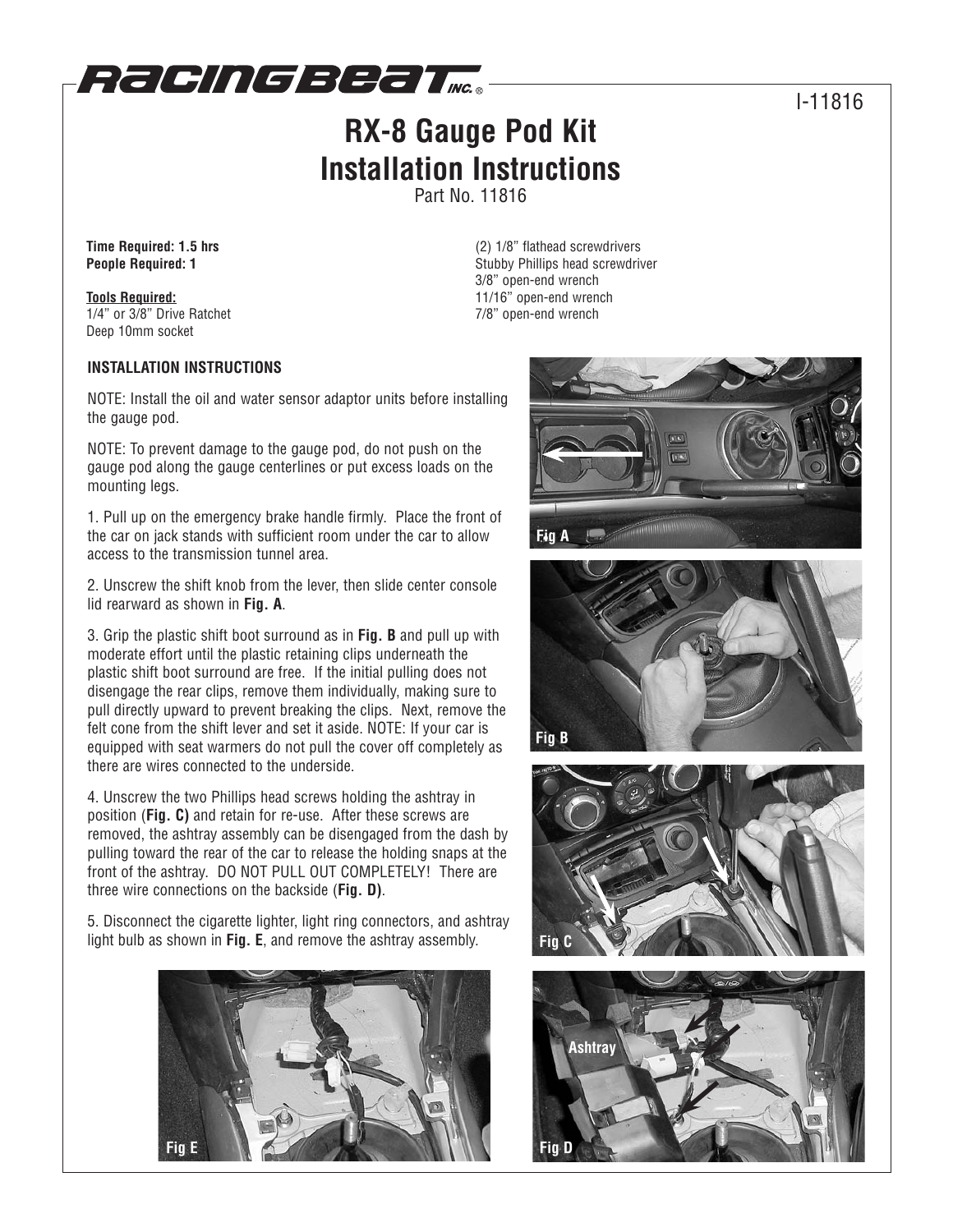

6. Remove the white plastic wire-retaining clip attached to the passenger side front driver's side (**Fig. F**) and rear shift boot (**Fig. G**) studs by placing two small scribes or needles into the retainer and pulling the "springy" teeth away from the stud and simultaneously working the retainer back and forth until it is free from the stud.

7. Remove the four nuts that hold the shift boot flange in place (**Fig. H**) and pull it up (**Fig. I)**, turning it completely inside (**Fig. J)** out to obtain the room necessary to work. Do not remove it from the shift lever.

8. The following steps are intended to prevent the gauge sensor lines from being "kinked" or "crushed".

Take the 3 3/4" long adhesive foam strip provided and place it directly between the front shift boot studs with the adhesive side down. (**Fig. K - see arrow)** Next, place the three 5 1/2" long pieces of foam directly behind the 3 3/4" long piece, leaving no gap between the pieces. The last piece of foam, which is 2 3/4" long is to be placed on the bottom edge of the shift boot flange (**Fig. L**), between the mounting holes.









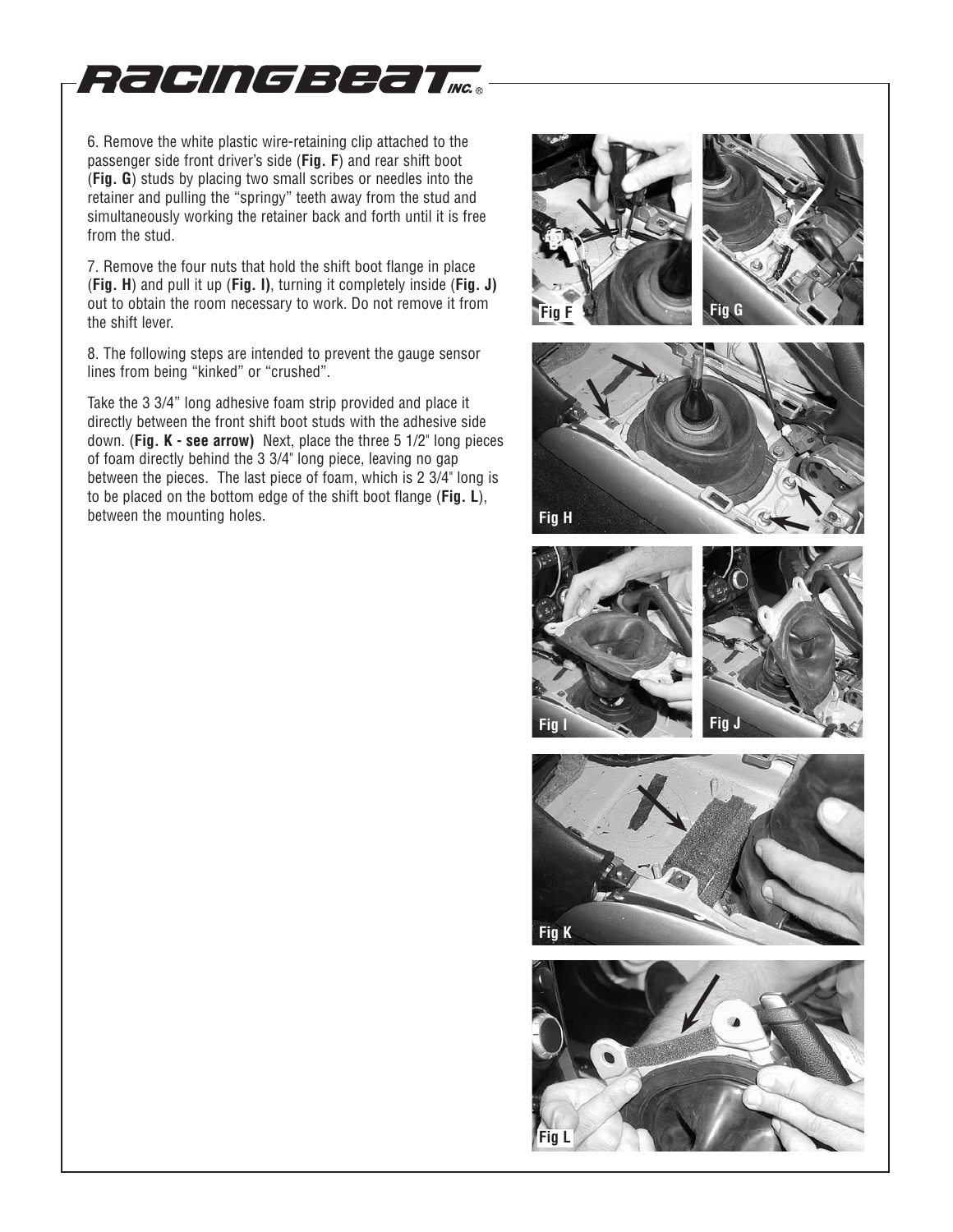

9. Locate the connector to the ashtray light ring that was removed in step 5. Separate the two wires, one white/red and the other red/yellow (**Fig. M**), and unwrap them completely, exposing roughly 4" of the insulation. Use the wire "T" splicers provided to "tap" into each of the wires, use pliers to clamp the "T" splicers to ensure a good connection. See **Fig N & O** for splicing photos. **Fig P** shows the completed process.

10. In order to route the gauge sending lines to the engine compartment, lift up the front edge of the lower shift lever rubber insulator to gain access to the tunnel. (**Fig. Q**) (It is not necessary to remove it completely, only pull up enough to pass the gauge sending lines through).

Push the sensors through the opening slowly, making sure not to kink or damage the tubes as you push them downward. If you encounter a problem feeding the lines through the opening, stop and "free" the lines under the vehicle before continuing. Leave roughly 8 inches of the sending lines exposed so that the gauge connectors can be plugged into the "T" splicers.

11. Plug the two male spade connectors attached to the gauge lights into the two female connectors installed into the light ring wires earlier in step 9. (**Fig. R**) Test the lights by turning light switch to the "first" position. If the the lights do not illuminate, check the connections you made earlier.

12. Locate white tape/mark on the gauge sending lines (**Fig. S**) (about 6" behind the gauges) and position it is just forward of the shift boot flange. When routing the wires between the front two mounting studs, do not let the tubes cross over one another. Keep them spaced apart and parallel as they pass between the studs

13. Tighten down all four nuts on the shift boot flange lightly. DO NOT TORQUE DOWN ON THE FRONT TWO NUTS, IT WILL DAMAGE THE CAPILLARY TUBES! Re-install both white wire-retaining clips onto their appropriate shift boot studs.

14. Carefully route all wires and tubes into the cavity behind the gauge pod, making sure not to damage anything, and push the front two arms of the pod into their slots at the back of the ashtray cavity. Push only on the locations shown in **Fig. T & U** pushing on other locations may damage the panel. Once the pod is in the correct position, the holes in the lower legs should line up with the appropriate ashtray mounting holes.